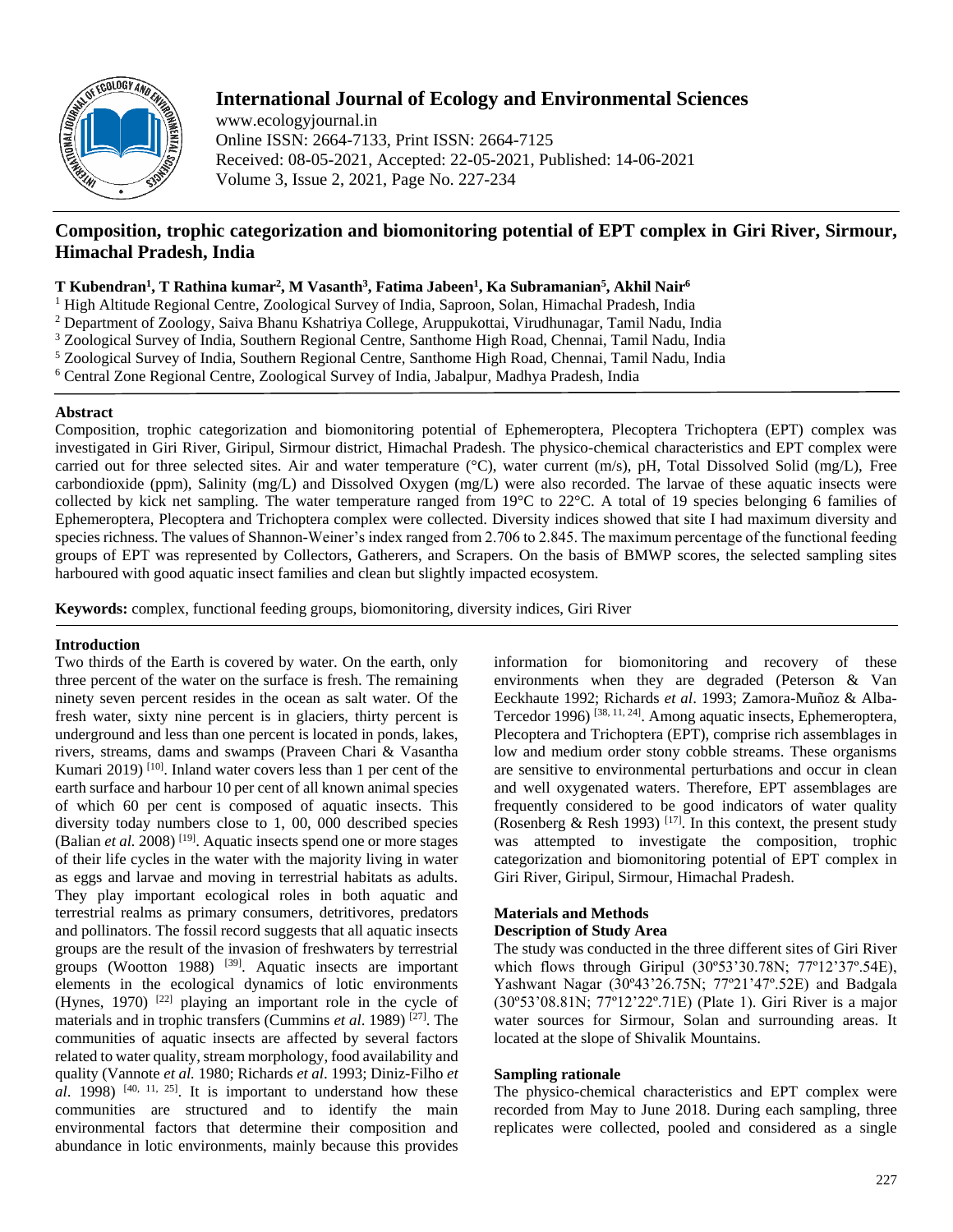collection. The mean values are provided for physico-chemical parameters.

#### **Stream characteristics**

The stream characteristics like stream order, nature of the ecoregion, substrate and organic composition and other physicochemical parameters were done. Stream characteristics were evaluated qualitatively by visual observation following description adopted by Nagendran (2002)<sup>[29]</sup>.

#### **Substrate Index**

Substrates were classified by using the following criteria:  $< 0.5$ mm for mud/silt, 0.5-2 mm for sand, 2-64 mm for gravel, 65-256 mm for cobbles, and >256 mm for boulders (Jowett *et al*., 1991). For statistical analysis, substrate composition was converted to a substrate index

as explained below, following (Suren 1996) [4]:

Substrate Index =  $(0.07x %$  boulder) +  $(0.06 x %$  cobble) +  $(0.05x %$ % gravel $) + (0.04x % \sinh) + (0.03x % \sinh)$ 

#### **Chemical Analysis**

Sampling and analytical procedures followed the methods of American Public Health Association (APHA 2005)<sup>[6]</sup>. Total dissolved solid (TDS), Free Carbon dioxide, Salinity and Dissolved oxygen (DO) were analyzed by using Water Analyzer Kit (Systronics Make, Model No. 371). pH of water was determined with the help of digital pH meter (Elico, India).

## **Aquatic insect sampling**

The larvae of aquatic insect species were collected by kick net (mesh size; 0.5 to1.0 mm) sampling (Balasubramanian *et al.* 1992). The duration of each kick net operation was 2 minutes. The substratum *viz*., bed rocks, boulders and cobbles was vigorously disturbed strictly restricted to one  $m<sup>2</sup>$  area. All specimens from the net surface were carefully collected without any morphological damage using fine forceps or brush and preserved in 85% Ethyl alcohol immediately. The collected samples were brought to laboratory and identified upto genus and species level by using published taxonomical literature pertaining to of the North Western Himalaya, India (Eaton (1892)<sup>[3]</sup>; Chopra (1927) [7]; Hafiz (1937) [21]; Kapur & Kripalani (1961); Kaul & (1927) , rating (1970); Dubey (1970, 1971) [8, 33]; Waltz & Mc Cafferty (1987) [37]; Braasch (2006) [15]; Sivarama krishnan *et al*. 2009; Selvakumar *et al.* 2012; Kubendran *et al.* 2014; 2015)<sup>[26, 12, 46].</sup>

### **Diversity indices**

The richness and density of the EPT complex were summarized. The diversity indices such as Shannon-Wiener diversity index, Simpson diversity index, species richness index of Margalef, evenness of index Pielou and others were calculated. Principal Component Analysis was performed to find relationship between the faunal changes and physico-chemical variables. Calculations were done by using package PAST software.

## **Functional feeding groups**

Classification of aquatic insects into functional feeding groups was done by following description of Merritt and Cummins (1984). Trophic categorization was based on the general category of functional feeding groups of aquatic insects.

## **Calculation of BMWP scores**

BMWP score may be otherwise known as TSS (Total Site Score). Families of aquatic insects were tabulated separately for each station. Each family was ascribed the suitable score (10-1) depending on its sensitivity to pollution as prescribed by BMWP score system. Scores of indicator families were just added to arrive at BMWP or TSS (Armitage *et al*. 1983).

## **Average Score per Taxon (ASPT)**

ASPT value was obtained from TSS by dividing it with total number of families recorded as follows.

ASPT = Total Site Score / Total number of families.

#### **Results and Discussion**

Physico-chemical characteristics, Total Site Score (TSS) and Average Score Per Taxon (ASPT) as per BMWP score system for three selected sampling sites of Giri River, Giripul, Sirmour district, Himachal Pradesh from May 2018 to June 2018 were given in Table 1. All three study sites are third order stream. The ecoregion are mixed deciduous forest. The altitude of the site I and site III is 1600 (m.a.s.l). The appearance was slightly brown. The substrate index ranged from 5.0 in site III to 5.55 in site II which represent heterogenous nature of substrate. The water temperature ranged from 19°C to 22°C. The water temperature was high in the site III (22°C). The lowest water temperature was observed in the site I (19 $^{\circ}$ C). Jaswal *et al.* (2017) <sup>[2]</sup> reported the ranges of water temperature from minimum 8°C to maximum 26°C in the year 2013 to 2015 in a torrential hill stream of mid Himalaya, Sirmour, Himachal Pradesh, India. The average width of river was 7.5 m. The depth of river ranged 35 to 65 cm at sampling sites. The average range of total solid was 195 mg/L. The lowest value of total dissolved solid found in site I (75  $\pm$ 7.1) mg/L). The high total dissolved solid noticed in site III ( $165\pm16.7$ ) mg/L). The maximum value of TDS was recorded under suburban land use, whereas, minimum TDS was observed under forest land use systems by Anchal Rana *et al.* (2016). This might be due to increased anthropogenic activities in urban land uses, which might have increased the dumping of waste materials and other household waste water effluents and ultimately increased TDS of surface water sources in addition to rainy seasons. The pH ranged from 7.2 to 7.6. It showed slightly alkalinity. The dissolved oxygen ranged from 10 to 11.4 mg/L. The minimum dissolved oxygen (10mg/L) was found in site II. The maximum dissolved oxygen (11.4 mg/L) was found in site I. Indu & Rani  $(2012)$ <sup>[42]</sup> recorded 7 to14.27 mg/L range of dissolved oxygen in the five snow-fed northern tributaries of Beas drainage system of Western Himalaya, India. The present study revealed that free carbondioxide ranged from 2 to 3 ppm. Joshi (1991) [14] observed range of 2.0 to 4.5ppm free carbon dioxide in sheerkhad stream of Sarkaghat region of Himachal Pradesh. During the study, a total of 19 species from 6 families of Ephemeroptera, Plecoptera and Trichoptera complex were recorded and the community of taxa differed among sampling sites. Site I had 279 numbers of individuals and the minimum number of individuals (164) was noticed in site III (Table & Plate 2). Singh *et al.* (2016) <sup>[16]</sup> reported a total of 12 genera from 9 families and largest contribution by Trichoptera, Ephemeroptera, Diptera, Coleoptera, Hemiptera during December 2013 to May 2014 from the Giri river. Jindal et al. (2020)<sup>[36]</sup> reported total 30 species of macroinvertebrates belonging to Plecoptera, Coleoptera,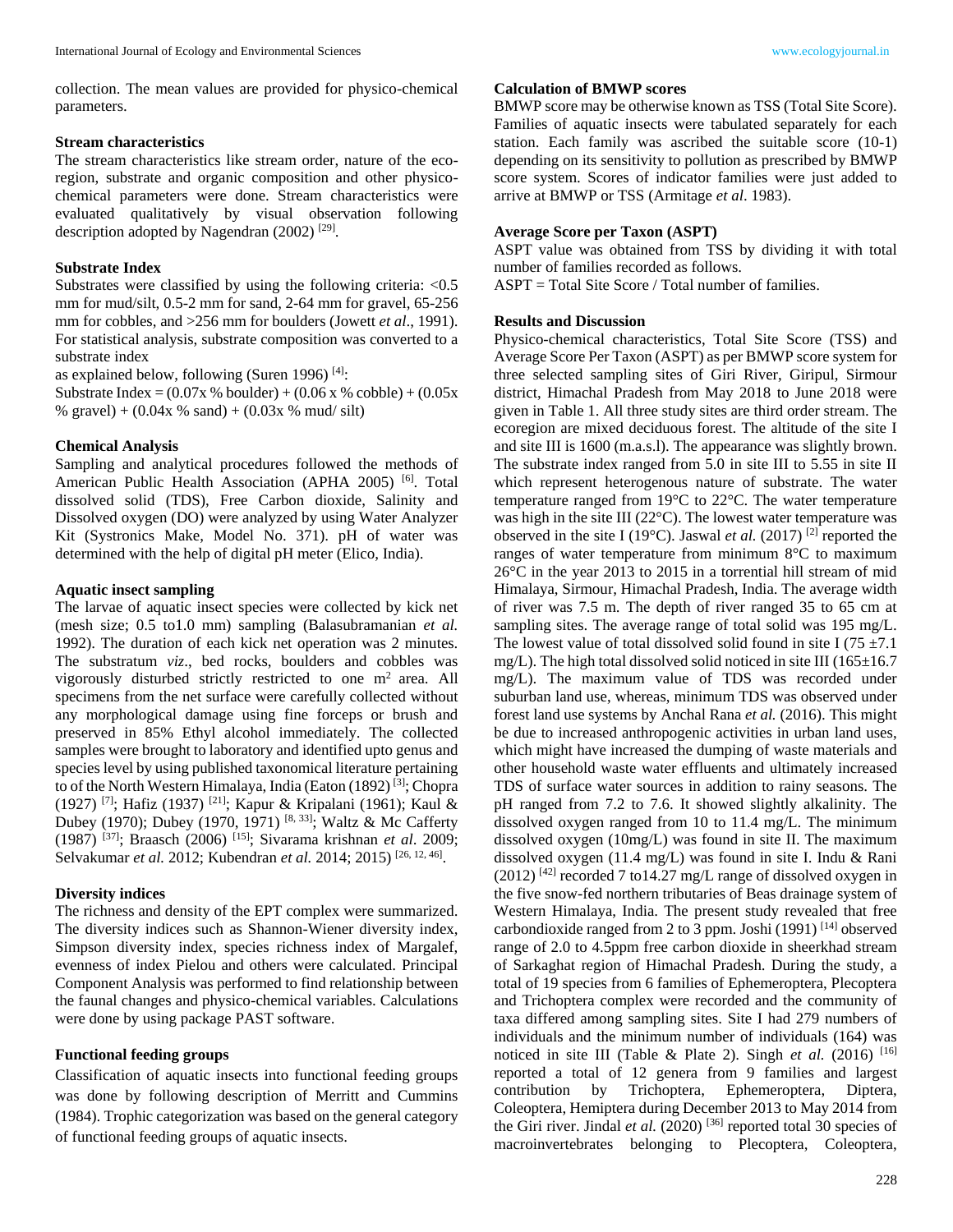Ephemeroptera and Trichoptera from Binwa stream of the Dhauladhar range, in district Kangra, Himachal Pradesh, India. The larvae of these insects also act as bioindicators of water pollution (NCDEHNR 1997; Mohan 2004; Chauhan & Verma,  $2016$ ) <sup>[31, 28, 1]</sup>. Diversity indices showed that site I had maximum diversity and species richness (Table 3). The values of Shannon-Weiner's index ranged from 2.706 to 2.845. The high value of simpson diversity index was observed in site I (0.9375) and low value of index was found in site III (0.9235). Diversity indices were chosen because of its wide acceptance and it could be utilized for any community irrespective of its species abundance and distribution patterns (Pielou EC 1969) [18]. Turkmen  $\&$ Kazanci (2010)<sup>[20]</sup> reported that the values of Simpson diversity index ranged between 0.66 and 0.94 at Yedigoller National Park, Turkey. The maximum percentage of the functional feeding groups of EPT from Giri River, Giripul was represented by Collectors, Gatherers, and Scrapers (Table 4). Collector-gathererscrapers dominated by *Notophlebia jobi, Caenis sp, Baetis sp* and *Hydropsyche sp* from Kurangani stream of Western Ghats, South India (Rathinakumar et al. 2014a)<sup>[46]</sup>. The biological monitoring working party score (BMWP) provides single values, at the family level, representative of the organism's tolerance to pollution. The greater their tolerances towards pollution, the lower the BMWP score. Table 5 showed BMWP scores for families of taxa in the selected sampling sites of Giri River,

Giripul, Sirmour district, Himachal Pradesh. BMWP scores in site I and site II was 54 whereas 44 in site III. The aquatic insect family with BMWP score ranged from 6 to 10. The present study revealed that selected Giri River, Giripul, Sirmour district harboured with good aquatic insect families. Nasirian (2014) [30] evaluated the water quality and organic pollution of Shadegan and Hawr Al Azim wetlands by biological indices using insects. The results of the biological monitoring working party index indicated that the environment of Shadegan and Hawr Al Azim wetlands are polluted due to the abundance of family insects with BMWP scores higher than medium  $(>5)$  was low BMWP classes, scores, categories adapted from Armitage et al. (1983)<sup>[34]</sup> and Alba-Tercedor (1996)<sup>[24]</sup> above 150 BWMP score indicated very clean water whereas <15 is heavily polluted. The range 61–100 interpreted as clean but slightly impacted ecosystem. According to the PCA ordination (Figure 1), the results implied that species like *Druella submontana, Ecdyonurus dispargratificus* and *Iron suspicatus* associated with community of sampling site I. The most influencing factor was the stream depth in species richness of sampling site II. Rathinakumar *et al.* (2014b) [46] observed similar results in mayfly species richness of sampling site Sorimuthu Ayyanar temple stream. *Acentrella (Liebebiella) vera, Tyloperla barog* and *Choroterpes kaegies* influenced the EPT complex community in sampling site II.

**Table 1:** Physio-chemical characteristics, Total Site Score (TSS) and Average Score Per Taxon (ASPT) as per BMWP score system for three selected sampling sites of Giri River, Giripul, Sirmour, Himachal Pradesh.

| S. No.           | Physico-chemical characteristics            | Site I          | Site II                                                            | <b>Site III</b> |  |
|------------------|---------------------------------------------|-----------------|--------------------------------------------------------------------|-----------------|--|
| 1.               | <b>Stream Order</b>                         | III             | III                                                                | III             |  |
| $\overline{2}$ . | Altitude (m.a.s.l)                          | ~1600           | ~1605                                                              | ~1600           |  |
| $\overline{3}$ . | Eco-region                                  |                 | Mixed deciduous forestMixed deciduous forestMixed deciduous forest |                 |  |
| $\overline{4}$ . | Canopy cover                                | Open            | open                                                               | Open            |  |
| 5.               | Odour                                       | Odourless       | Odourless                                                          | Odourless       |  |
| 6.               | Colour                                      | Slightly brown  | Slightly brown                                                     | Slightly brown  |  |
|                  | Substrate (%)                               |                 |                                                                    |                 |  |
|                  | a. Bed Rock                                 |                 |                                                                    |                 |  |
|                  | b. Boulders                                 | 20              | 25                                                                 | $\overline{5}$  |  |
|                  | c. Cobbles                                  | 40              | 40                                                                 | 50              |  |
| 7.               | d. Pebbles                                  | 10              | 15                                                                 | 5               |  |
|                  | e. Gravel                                   | 20              | 10                                                                 | 25              |  |
|                  | f. Sand                                     | 10              | $\overline{5}$                                                     | 10              |  |
|                  | g. Silt                                     | $\overline{0}$  | $\overline{5}$                                                     | $\overline{5}$  |  |
|                  | Substrate index                             | 5.4             | 5.55                                                               | $\overline{5}$  |  |
|                  | Organic deposition                          |                 |                                                                    |                 |  |
| 8.               | a. Coarse particulate Organic matter (CPOM) | Presence        | Presence                                                           | Presence        |  |
|                  | b. Fine particulate Organic matter (FPOM)   | Presence        | Presence                                                           | Presence        |  |
| 9.               | Width $(m)$                                 | $8.7 \pm 1.0$   | $6.6 \pm 1.0$                                                      | $7.2 \pm 1.0$   |  |
| 10.              | Depth $(cm)$                                | $35 \pm 0.47$   | $65\pm0.25$                                                        | $45 \pm 0.84$   |  |
| 11.              | Air temperature (°C)                        | $23 \pm 1.0$    | $27 \pm 0.76$                                                      | $28 \pm 1.52$   |  |
| 12.              | Water temperature $(^{\circ}$ C)            | $19 \pm 1.52$   | $20\pm1.0$                                                         | $22 \pm 0.76$   |  |
| 13.              | Water current (sec/m)                       | $5.5 \pm 1.0$   | $5.7 \pm 2.0$                                                      | $7.1 \pm 1.0$   |  |
| 14.              | pH                                          | $7.5 \pm 0.15$  | $7.6 \pm 0.158$                                                    | $7.2 \pm 0.1$   |  |
| 15.              | Dissolved oxygen (mg/L)                     | $11.4 \pm 0.21$ | $10 \pm 0.1$                                                       | $11.2 \pm 0.1$  |  |
| 16.              | Free carbon dioxide (ppm)                   | $3.0 \pm 1.0$   | $3.0 \pm 1.0$                                                      | $2.0 \pm 1.0$   |  |
| 17.              | Salinity (mg/L)                             | $0.41 \pm 0.01$ | $0.39 \pm 4.5$                                                     | $0.41 \pm 0.01$ |  |
| 18.              | Total solids (mg/L)                         | $130 \pm 14.8$  | $170 \pm 18.3$                                                     | $285 \pm 21.5$  |  |
| 19.              | Total dissolved solids (mg/L)               | $75 \pm 7.1$    | $139 \pm 12.96$                                                    | $165 \pm 16.7$  |  |
| 20.              | Total suspended solids (mg/L)               | $55 \pm 3.5$    | $31 \pm 2.6$                                                       | $120 \pm 15.0$  |  |
| 21.              | <b>TSS</b>                                  | 54              | 54                                                                 | 44              |  |
| 22.              | <b>ASPT</b>                                 | 9               | 9                                                                  | 7.3             |  |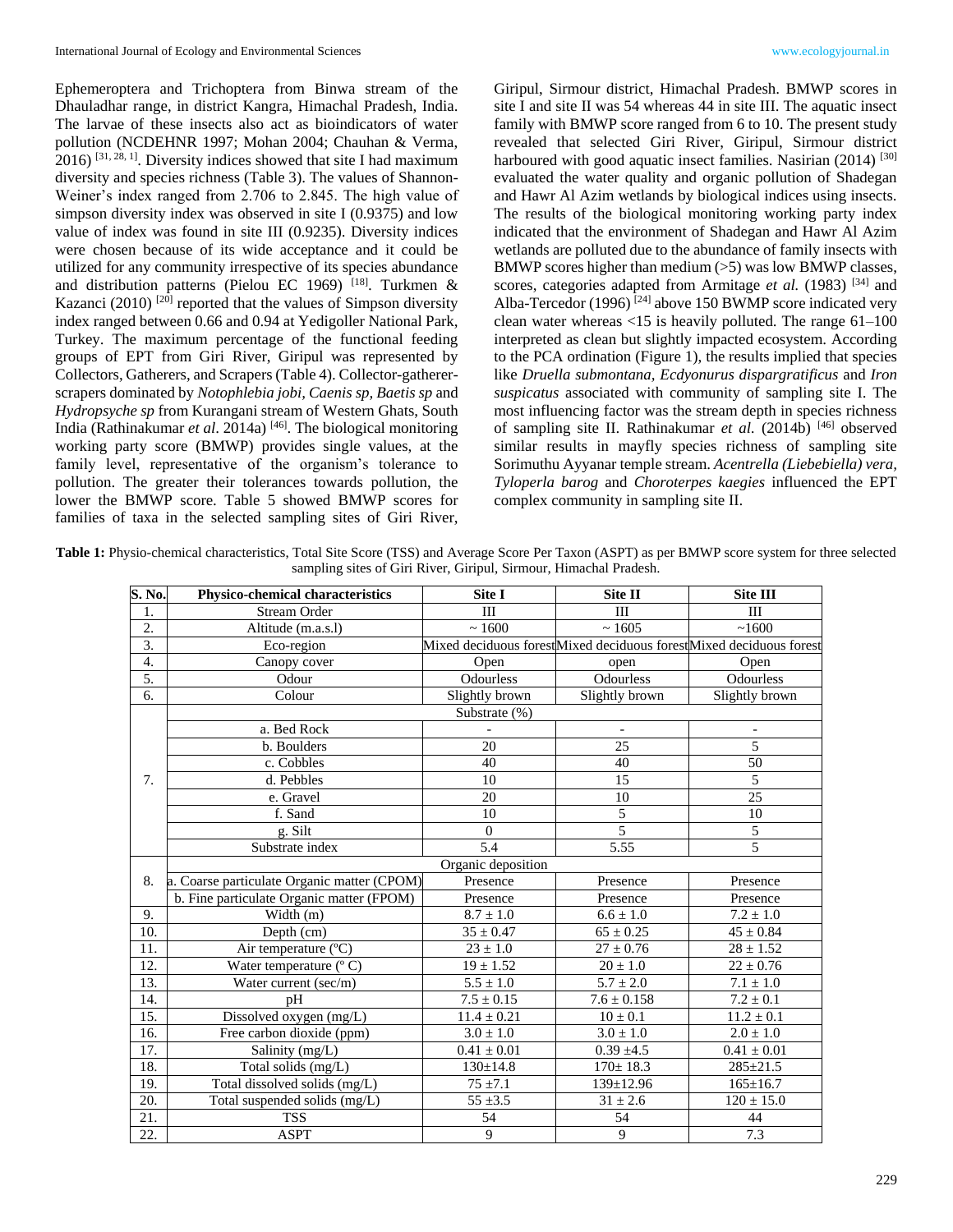**Table 2:** Ephemeroptera, Plecoptera and Trichoptera collected for three selected sampling sites of Giri River, Giripul, Sirmour, Himachal Pradesh.

| Order         | Family         | <b>Species Name</b>           | Site I | Site II        | <b>Site III</b> |
|---------------|----------------|-------------------------------|--------|----------------|-----------------|
|               | Baetidae       | Acentrella (Liebebiella) vera | 22     | 15             | 5               |
|               |                | Baetiella spathae             | 17     | 11             |                 |
|               |                | Baetiella marginata           | 18     | 5              | 5               |
|               |                | Labiobaetis jacobusi          | 30     | 14             | 12              |
|               |                | Labiobaetis soldani           | 11     | 4              | 10              |
|               |                | Nigrobaetis paramakalayani    | 11     | 18             | 17              |
|               | Heptageniidae  | Epeorus psi                   | 25     | 14             | 11              |
|               |                | Iron suspicatus               | 16     | $\overline{c}$ | 2               |
| Ephemeroptera |                | Epeorus petersi               | 14     | 16             | 16              |
|               |                | Ecdyonurus dispargratificus   | 16     | 4              | 6               |
|               | Leptophlebidae | Choroterpes(ch.) kaegies      | 16     | 14             | 11              |
|               |                | Choroterpes (Ch.) nigella     | 11     | 18             | 22              |
|               | Ephemerellidae | Druella submontana            | 15     | 4              | 11              |
|               |                | Crinitella lacuna             | 12     | 9              | 6               |
|               |                | Torleya coheri                | 18     | 14             | 15              |
|               |                | Torleya nepalica              | 8      | 5              |                 |
|               | Perlidae       | Tyloperla barog               | 11     | 7              | 4               |
| Plecoptera    |                | Marthamea bayae               | 6      | $\overline{2}$ | $\overline{c}$  |
| Trichoptera   | Stenosychidae  | Stenopsyche kodaikanalensis   | 2      |                |                 |
| Total         |                |                               |        | 177            | 164             |

**Table 3:** The diversity indices for EPT collected for three selected sampling sites of Giri River, Giripul, Sirmour, Himachal Pradesh

| <b>Indices</b> | Site I  | Site II | Site I  |
|----------------|---------|---------|---------|
| Taxa           | 19      | 19      | 19      |
| Dominance      | 0.06252 | 0.07249 | 0.07652 |
| <b>Shannon</b> | 2.845   | 2.735   | 2.706   |
| Simpson        | 0.9375  | 0.9275  | 0.9235  |
| Evenness       | 0.9049  | 0.811   | 0.7875  |
| Menhinick      | 1.138   | 1.428   | 1.484   |
| Margalef       | 3.196   | 3.477   | 3.53    |
| Equitability   | 0.9661  | 0.9288  | 0.9189  |
| Fisher_alpha   | 4.613   | 5.397   | 5.559   |
| Berger-Parker  | 0.1075  | 0.1017  | 0.1341  |

**Table 4:** Percentage of the Functional Feeding groups of EPT collected for three selected sampling sites of Giri River, Giripul, Sirmour, Himachal Pradesh.

| Order         | <b>Family</b>  | <b>Species name</b>           | <b>Functional feeding groups</b>  |
|---------------|----------------|-------------------------------|-----------------------------------|
|               | Baetidae       | Acentrella (Liebebiella) vera | <b>Collector Gatherer Scraper</b> |
|               |                | Baetiella spathae             | <b>Collector Gatherer Scraper</b> |
|               |                | Baetiella marginata           | <b>Collector Gatherer Scraper</b> |
|               |                | Labiobaetis jacobusi          | <b>Collector Gatherer Scraper</b> |
|               |                | Labiobaetis soldani           | <b>Collector Gatherer Scraper</b> |
|               |                | Nigrobaetis paramakalayani    | <b>Collector Gatherer Scraper</b> |
|               | Heptageniidae  | Epeorus psi                   | <b>Collector Gatherer Scraper</b> |
|               |                | <i>Iron suspicatus</i>        | <b>Collector Gatherer Scraper</b> |
| Ephemeroptera |                | Epeorus petersi               | <b>Collector Gatherer Scraper</b> |
|               |                | Ecdyonurus dispargratificus   | <b>Collector Gatherer Scraper</b> |
|               | Leptophlebidae | Choroterpes kaegies           | <b>Collector Gatherer Scraper</b> |
|               |                | Choroterpes nigella           | <b>Collector Gatherer Scraper</b> |
|               | Ephemerellidae | Druella submontana            | <b>Collector Gatherer</b>         |
|               |                | Crinitella lacuna             | <b>Collector Gatherer</b>         |
|               |                | Torleva coheri                | <b>Collector Gatherer</b>         |
|               |                | Torleya nepalica              | <b>Collector Gatherer</b>         |
|               | Perlidae       | Tyloperla barog               | Predator, Engulfer                |
| Plecoptera    |                | Marthamea bayae               | Predator, Engulfer                |
| Trichoptera   | Stenosychidae  | Stenopsyche kodaikanalensis   | Collector Filterer                |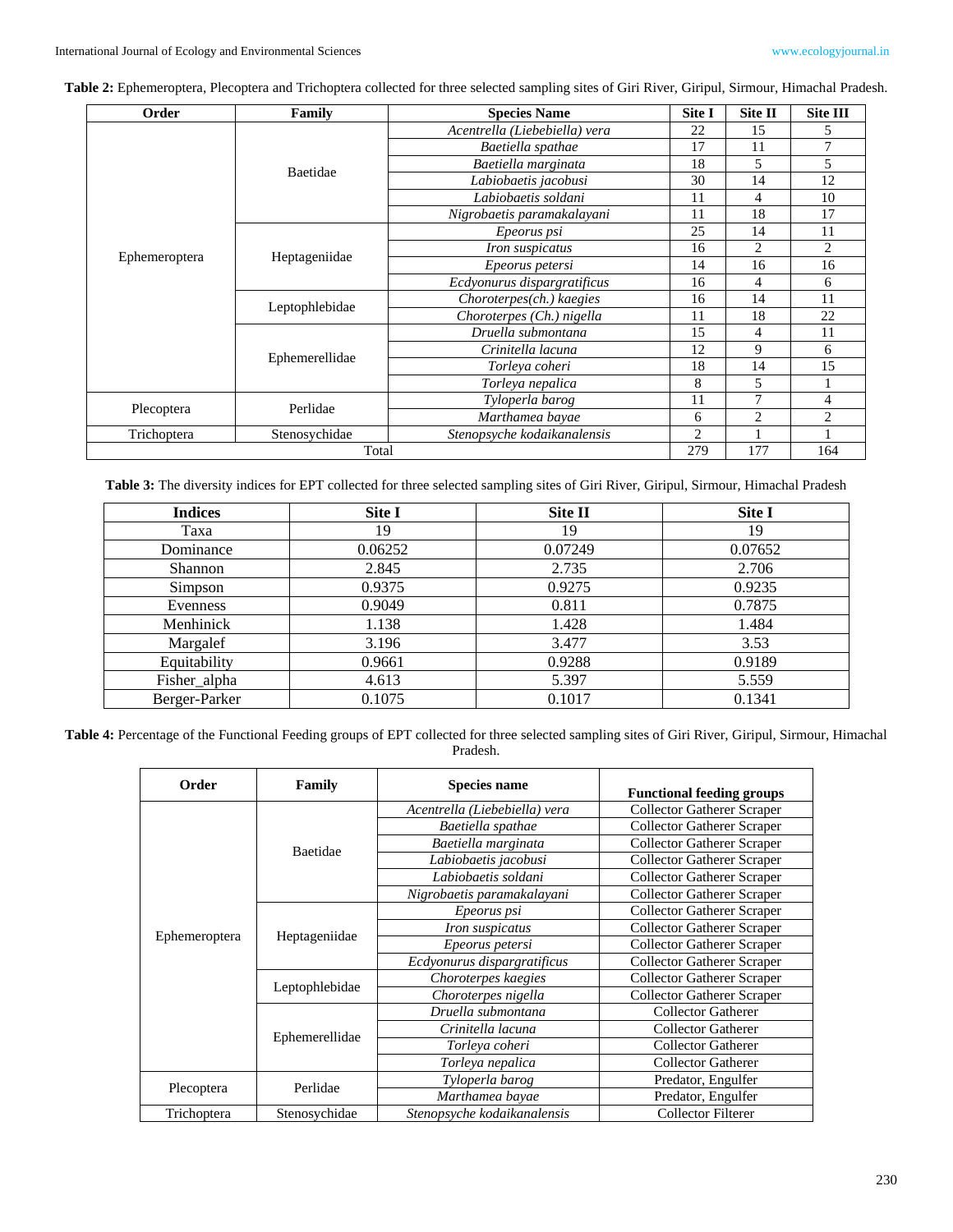**Table 5:** BMWP scores for families of taxa for three selected sampling sites of Giri River, Giripul, Sirmour, Himachal Pradesh.

| Family         | Site I | Site II | Site III |
|----------------|--------|---------|----------|
| Baetidae       |        | о       |          |
| Leptophlebidae | ΙU     | 10      |          |
| Heptageniidae  |        | 10      |          |
| Ephemerellidae |        | 10      |          |
| Perlidae       |        | 10      |          |
| Stenosychidae  |        |         |          |
| Total          |        | 54      |          |



**Fig 1:** Biplot ordination based on physico-chemical parameters and abundance of EPT taxa of Giri River, Giripul, Sirmour, Himachal Pradesh by Principal component analysis.



**Plate 1:** EPT complex collection sites and locality map of Giri River (HP)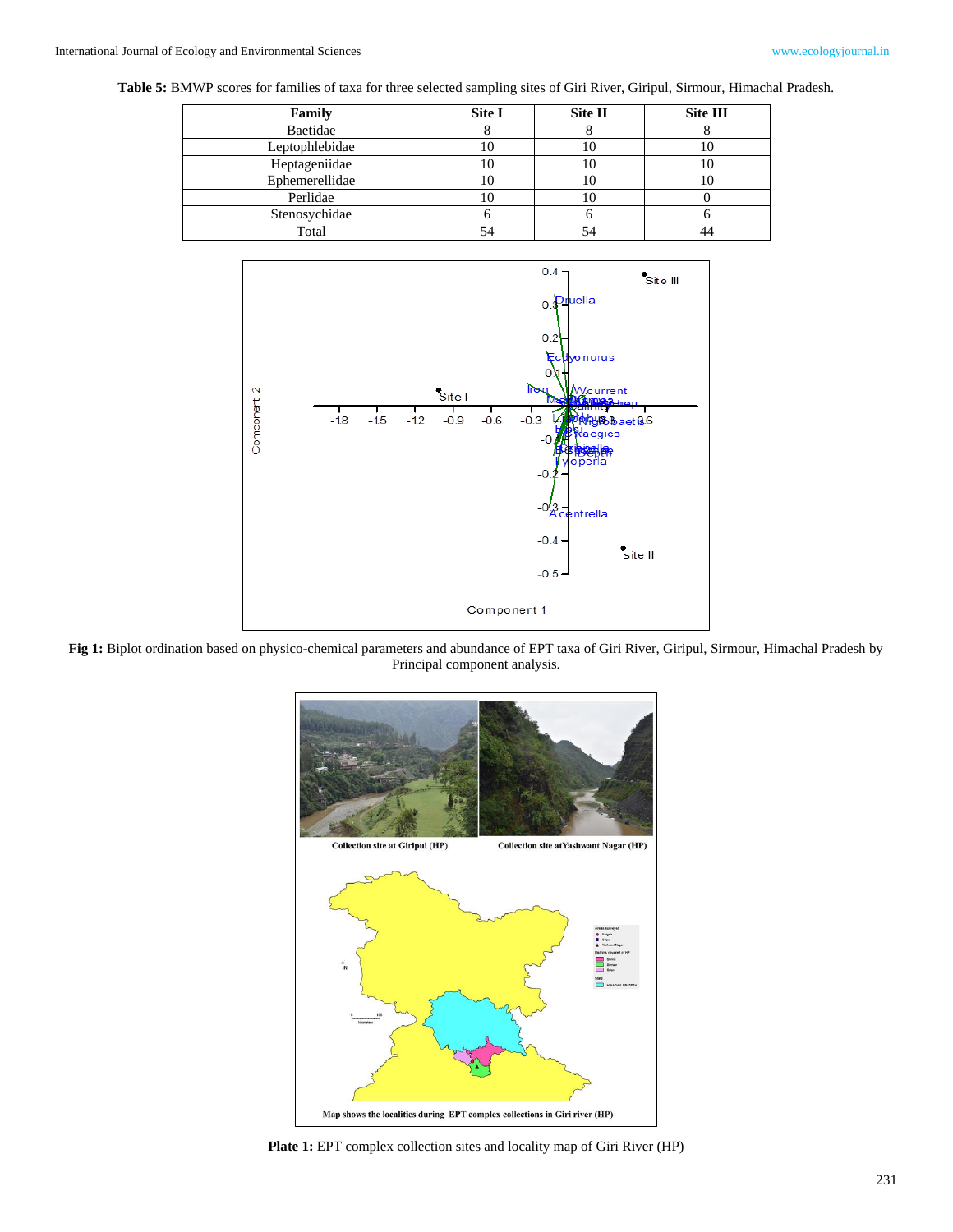

**Plate 2:** Some Ephemeroptera species collected from Giri River Himachal Pradesh

#### **Acknowledgements**

The authors are grateful to Director, Zoological Survey of India, Kolkata for providing facilities to carry out the research. T. Kubendran thank to study of mayflies in Himalaya and DST-SERB, Govt. of India, New Delhi for financial support under the Empowerment and Equity Opportunities for Excellence in Science (F.N. EEQ/2018/000481) and also thanks Officer-In-Charge, HARC, Solan, Himachal Pradesh for providing facilities. T. Rathinakumar gratefully acknowledges Head of the Department, Principal, Management Saiva Bhanu Kshatriya College, Aruppukottai for their support and encouragement. MV & KAS thanks to Long Term Ecological Observatories (LTEO) Arthropod Project, Ministry of Environment, Forest and Climate Change, Govt. of India for encouragement and support.

## **References**

- 1. A Chauhan SC Verma. Distribution and diversity of aquatic insects in Himachal Pradesh, India: A Review. International Journal of Current Microbiology and Applied Science,2016:5(9):273-281.
- 2. A Jaswal JM Julka SK Kahlon. Density and diversity of benthic may fly larvae in a Torrential Hill Stream of Mid Himalaya, Solan, Himachal Pradesh, India. Biological Forum – An International Journal,2017:9(2):287-293.
- 3. AE Eaton. New species of Ephemeridae from the Tenasserim Valley. Transactions of the Entomological Society of London, 1892, 185-190.
- 4. AM Suren. Bryophyte distribution patterns in relation to macro and mesoscale variables in South Island, New Zealand streams. New Zealand Journal of Marine and Freshwater Research,1996:30:501-523.
- 5. AP Kapur MB Krilpalani. The mayflies (Ephemeroptera) from the north western Himalaya. Records of the Indian Museum,1961:59(1-2):183-221.
- 6. APHA. Standard methods for the examination of waters and waste water analysis. 21<sup>th</sup> Edn, Washigton. DC, 2005.
- 7. B Chopra. The Indian Ephemeroptera (Mayflies). Part I-The suborder Ephemeroidea: Families Palingeniidae and Polymitarcidae. Records of the Indian Museum,1927:29:91- 138.
- 8. BK Kaul OP Dubey. Torrenticole insects of the Himalaya. I. Two new species of Ephemerida. Oriental Insects,1970:4(2):143-153.
- 9. C Balasubramanian K Venkataraman KG Sivaramakrishnan. Biological studies on the burrowing mayfly. Ephemera nadinae McCafferty and Edmunds (Ephemeroptera: Ephemeridae) in Kurangani stream. Journal of Bombay National History Society,1973-1992:89:72-77.
- 10. C Praveen D Vasantha Kumari. Analysis of Physico-Chemical Characteristics of Bandam Kunta Lake Water for Restoring as a Biodiversity Heritage Site. International Journal of Engineering Applied Sciences and Technology,2019:4(1):33-38.
- 11. C Richards GE Host JW. Arthur. Identification of predominant environmental factors structuring stream macroinvertebrate communities within a large agricultural catchment. Freshw. Biol,1993:29:285-294.
- 12. C Selvakumar S Sundar KG Sivaramakrishnan. Two new mayfly species (Baetidae) from India. Oriental Insects,2012:46(2):116-129.
- 13. C Zamora-Muñoz J Alba-Tercedor (). Bio-assessment of organically polluted Spanish rivers, using a biotic index and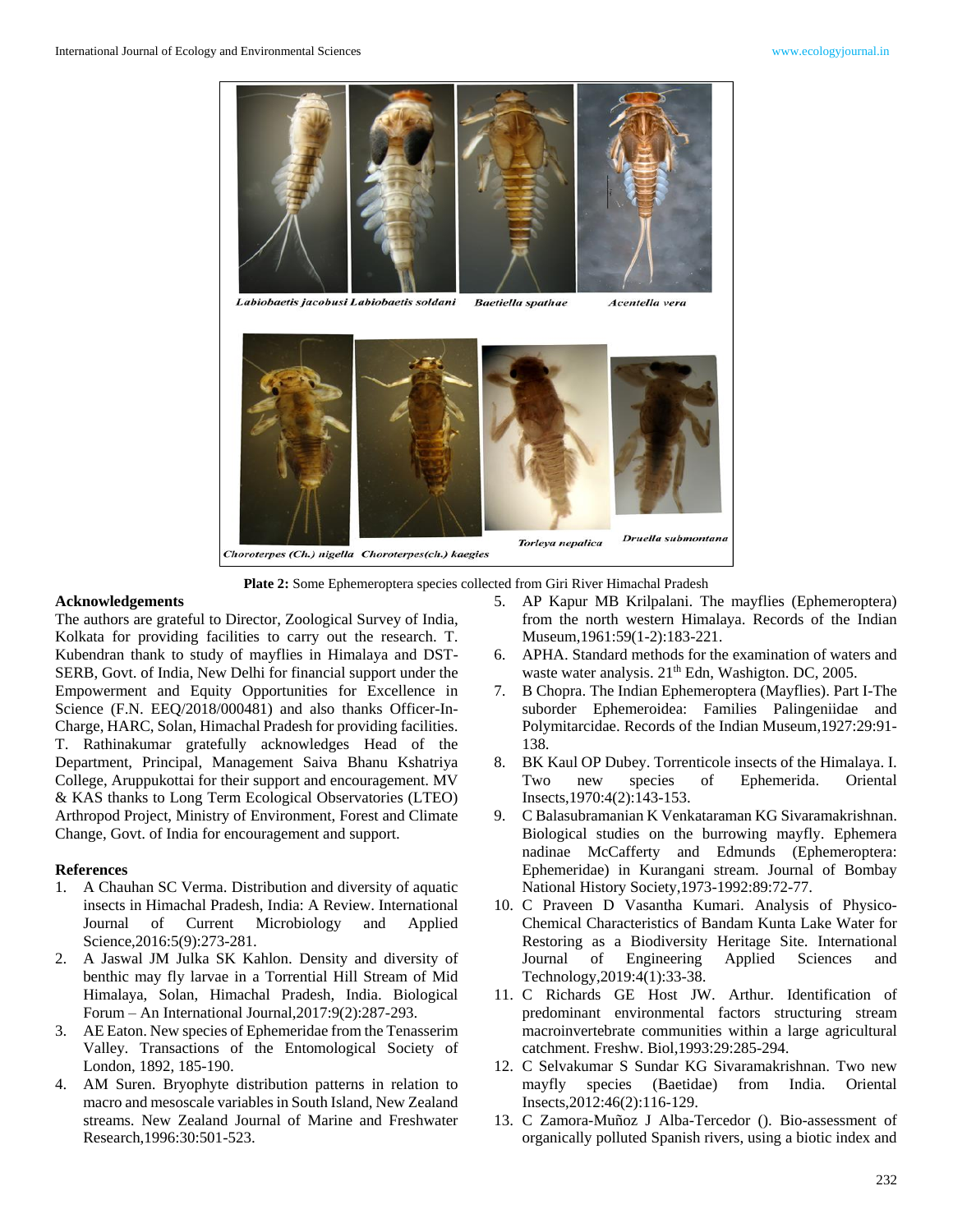multivariate methods. J. N. Am. Benth. Soc,1996:15:332- 352.

- 14. CB Joshi. Benthos composition of a hill stream in Western Himalayas. J. Indian Inst. Sci,1991:71:373-382.
- 15. D Braasch. Neue eintagsfliegen der gattungen *Epeorus* und *Iron* aus dem Himalaja (Ephemeroptera, Heptageniidae). Entomologische Nachrichten und Berichte,2006:50:79-88.
- 16. D Singh R. Ahmed S. Gupta M Bartwal M Joshi M Bhandari. Physicochemical Profile and Benthos of River Giri Up and Downstream Giri Barrage in Renuka, Sirmour (Himachal Pradesh). International Journal of Scientific Research,2016:5(3):57-62.
- 17. DM Ros, enberg VH Resh. *Freshwater Biomonitoring and Benthic Macroinvertebrates*. Chapman & Hall, London, IX,1993, 488p.
- 18. EC Pielou. An introduction to mathematical ecology, Wiley, New York, 1969, 1-286.
- 19. EV Balian C Leveque H Segers K Martens. Freshwater Animal Diversity Assessment. Developments in Hydrobiology Dordrecht, The Netherlands: Springer, 2008, 198.
- 20. G Turkmen N Kazanci. Applications of various diversity indices to benthic macro invertebrate assemblages in streams of a natural park in Turkey. Balwois,2010:25:1-10.
- 21. HA Hafiz. The Indian Ephemeroptera (mayflies) of the suborder Ephemeroidea. Records of the Indian Museum,1937:39:351-370:4-5.
- 22. HBN Hynes. The Ecology of Running Waters. Liverpool University Press, Liverpool, XXIV,1970, 555.
- 23. IG Jowett J Richardson BJF Biggs C Hickey JM Quinn. Microhabitat preferences of benthicinvertebrates and the development of generalised *Deleatidium* spp. habitat suitability curves, applied to four New Zealand Rivers. New Zealand Journal of Marine and Freshwater Research,1991:25:187-199.
- 24. J Alba-Tercedor. "Macroinvertebrados acuaticos e calidad de las aguas de los rios," in IV Simposio del Agua en Andaluc´ıa (SIAGA 96),1996:2:203-213.
- 25. JAF Diniz-Filho LG Oliveira MM Silva. Explaining the beta diversity of aquatic insects in "cerrado" streams from Central Brazil using multiple Mantel Test. Revta Brás. Biol,1998:58(2):223-231.
- 26. KG Sivaramakrishnan KA Subramanian VV Ramamoorthy RM Sharma K Chandra. Checklist of Ephemeroptera of India. E-publication, Zoological Survey of India, Calcutta, 2009.
- 27. KW Cummins MA Wilzbach DM Gates JB. Perry WB Taliaferro. Shedders and riparian vegetation: leaf litter that falls into streams influences communities of stream invertebrates. Bio Science,1989:39:24-30.
- 28. M Mohan. Hydrobiological status of lesser Himalayan river. Journal of Indian Fisheries Association,2004:31:1-12.
- 29. NA Nagendran. An Illustrated Ecology of Sirumalai Hill Stream. A SERVE. Pub., Madurai, 2002, 1.10.
- 30. Nasirian H. Evaluation of water quality and organic pollution of Shadegan and Hawr Al Azim wetlands by biological indices using insects. Journal of Entomology and Zoology Studies,2014:2(5):193-200.
- 31. NCDEHNR. North Carolina Department of Environment, Health and Natural Resources. Standard operating

procedures for biological monitoring. Environmental Sciences Branch Biological Assessment Group. Division of water. Water Quality Section, 1997.

- 32. OP Dubey. Torrenticole insects of the Himalaya. III. Descriptions of two new species of Ephemerida from the Northwest Himalaya. Oriental Insects,1970:4(3):299-302.
- 33. OP Dubey. Torrenticole insects of the Himalaya. VI. Descriptions of nine new species of Ephemerida from the Northwest Himalaya. Oriental Insect,1971:5(4):521-548.
- 34. PD Armitage D Moss JF Wright MT Furse. The performance of a new biological water quality score system based on macroinvertebrates over a wide range of unpolluted running water sites. Water Research,1983:17:333-347.
- 35. R Anchal SK Bhardwaj T Meena. Surface Water Quality and Associated Aquatic Insect Fauna under Different Land-Uses in Solan (District Solan), Himachal Pradesh. Indian Journal of Ecology,2016:43(1):58-64.
- 36. R Jindal D Singh VC Chandel. Checklist of macroinvertebrates of Binwa a Western Himalayan Hill Stream and their role as Bioindicator. Plant Archives,2020:20(1):2674-2677.
- 37. RD Waltz WP McCafferty. Systematics of *Pseudocloeon*, *Acentrella*, *Baetiella*, and *Liebebiella*, new genus (Ephemeroptera: Baetidae). Journal of the New York Entomological Society,1987:95(4):553-568.
- 38. RH Peterson LV Eeckhaute. Distributions of Ephemeroptera, Plecoptera, and Trichoptera of three maritime catchments differing in pH. Freshw. Biol,1992:27:65-78.
- 39. RJ Wootton. The historical ecology of aquatic insects: An overview. Palaeogeogr, Palaeoclimentol. Palaeoecol,1988:62:477-92.
- 40. RL Vannote GW Minshall KWL Cummins JR Sedell CE Cushing. The river Continuum Concept. Can. J. Fish. Aquat. Sci,1980:37:130-137.
- 41. RW Merritt KW Cummins VH Resh. Collective sampling and rearing methods for aquatic insects. In: An Introduction to the Aquatic Insects of North American., (Ed). Merritt, R. W. and Cummins, K. W. Kendall Hunt, Lowa, USA, 1984, 128-139.
- 42. S Indu D Rani. Evaluation of macrobenthic fauna in hill stream environment of Western Himalaya, India. Journal of Threatened Taxa,2012:4(9):2875-2882.
- 43. T Kubendran C Balasubramanian C Selvakumar JL Gattolliat KG Sivaramakrishnan. Contribution to the knowledge of *Tenuibaetis* Kang & Yang 1994, *Nigrobaetis* Novikova & Kluge 1987 and *Labiobaetis* Novikova & Kluge 1987 (Ephemeroptera: Baetidae) from the Western Ghats (India). Zootaxa,2015:3957(2):188-200.
- 44. T Kubendran T Rathinakumar C Balasubramanian C Selvakumar KG Sivaramakrishnan. A new species of *Labiobaetis* Novikova & Kluge, 1987 (Ephemeroptera: Baetidae) from the southern Western Ghats in India, with comments on the taxonomic status of *Labiobaetis*. Journal of Insect Science,2014:14(86):1-10.
- 45. T Rathinakumar C Balasubramanian T Kubendran. Species composition, diversity of mayflies (Insecta: Ephemeroptera) and their relationship with the environmental variables in hill streams of Tamiraparani river basin, Tamilnadu. Acta Biologica Indica,2014b:3(2):712-725.